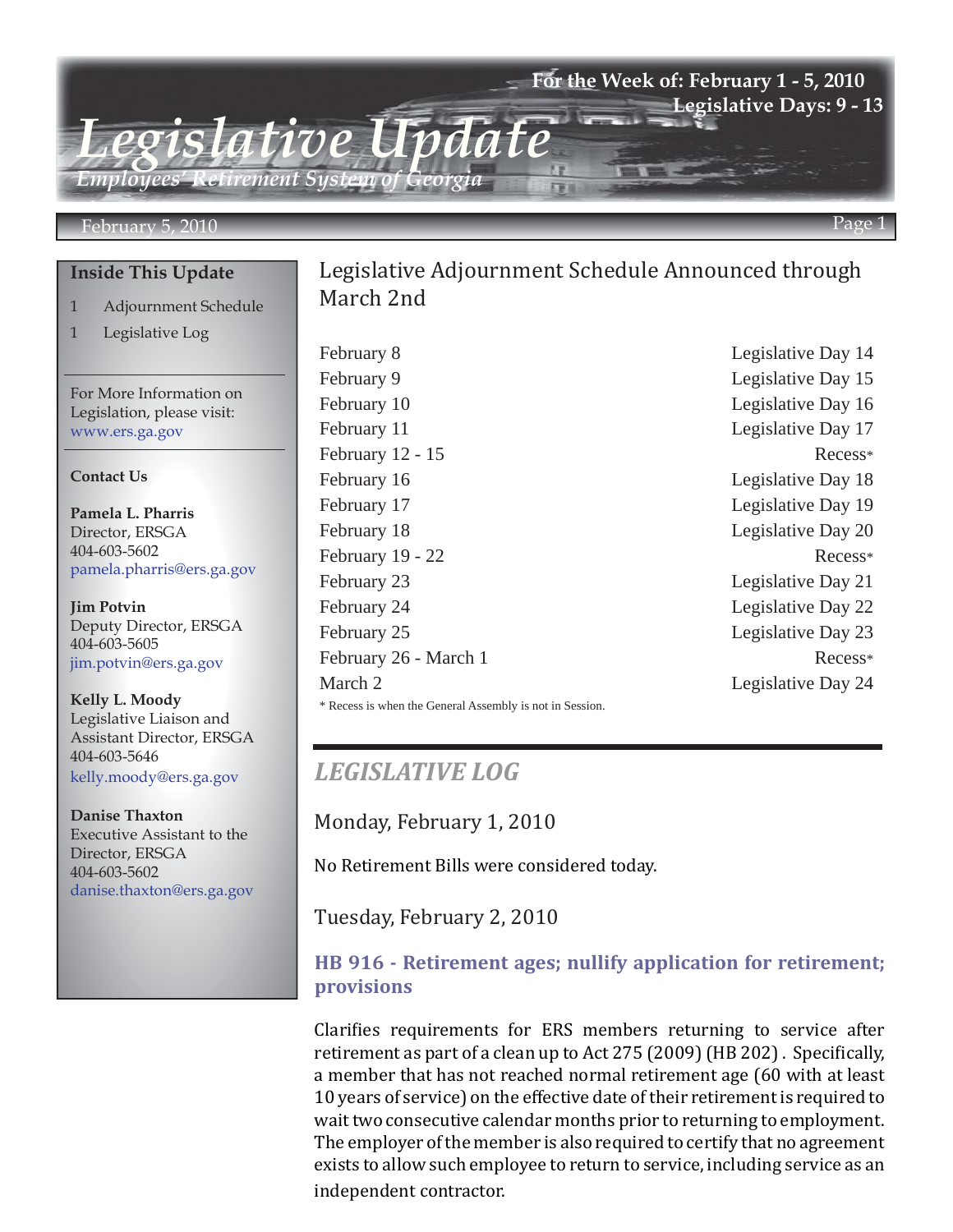Members that have reached normal retirement age and return to service as an independent contractor are required to have their employing agency provide the Board of Trustees with certification that 1) the contracting entity has multiple employees; 2) the contracting entity has multiple contracts and the contracts are not limited to employers; and 3) the contractual relationship with the employer was not created to allow a retired employee to continue employment after retirement in a position similar to the one held before retirement.

#### **HB 916 received a DO PASS from the House Rules Committee and was placed on the House Debate Calendar for 2/3/10.**

Wednesday, February 3, 2010

## **[HB 54 - Georgia Judicial Retirement System; survivors' benefits; provisions](http://www.legis.ga.gov/legis/2009_10/sum/hb54.htm)**

Allows any member of the Judicial Retirement System (JRS) who once rejected spouses' benefits within 90 days of first becoming a member the opportunity to purchase such benefits beginning July 1, 2010. The member must have at least 10 years of membership service to purchase such benefits and is required to pay full actuarial cost; therefore, creating no cost to JRS for this legislation.

#### **HB 54 received a DO PASS from the House Rules Committee and was placed on the House Debate Calendar for 2/4/10.**

## **[HB 249 - Public Retirement Systems Investment Authority Law; define certain terms;](http://www.legis.ga.gov/legis/2009_10/sum/hb249.htm)  provisions**

Authorizes the Georgia Firefighters Pension Fund to invest in certain alternative investments.

#### **HB 249 received a DO PASS BY COMMITTEE SUBSTITUTE from the House Retirement Committee.**

### **[HB 542 - Public School Employees Retirement System; maximum allowable benefit;](http://www.legis.ga.gov/legis/2009_10/sum/hb542.htm)  increase**

Increases the maximum benefit monthly benefit for PSERS members from \$12.00 to \$14.75 for each year of creditable service and increases the maximum monthly benefit from \$15.00 to \$16.00 for each year of creditable service, effective July 1, 2010, to the extent that funds are appropriated by the General Assembly.

Such increases will be payable to current and retired PSERS members.

#### **HB 542 received a DO PASS BY COMMITTEE SUBSTITUTE from the House Retirement Committee.**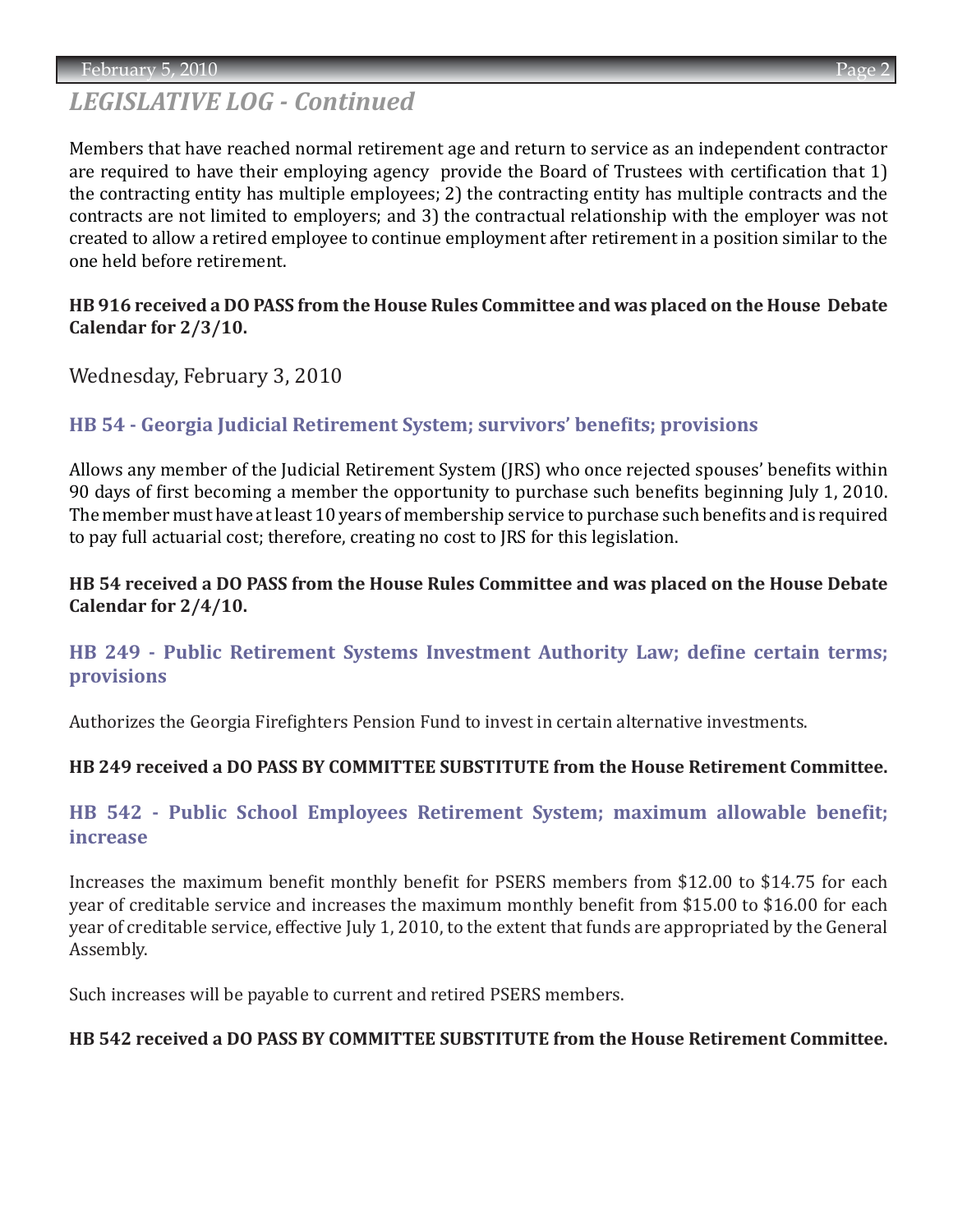# **[HB 916 - Retirement ages; nullify application for retirement; provisions](http://www.legis.ga.gov/legis/2009_10/sum/hb916.htm)**

Clarifies requirements for ERS members returning to service after retirement as part of a clean up to Act 275 (2009) (HB 202) . Specifically, a member that has not reached normal retirement age (60 with at least 10 years of service) on the effective date of their retirement is required to wait two consecutive calendar months prior to returning to employment. The employer of the member is also required to certify that no agreement exists to allow such employee to return to service, including service as an independent contractor.

Members that have reached normal retirement age and return to service as an independent contractor are required to have their employing agency provide the Board of Trustees with certification that 1) the contracting entity has multiple employees; 2) the contracting entity has multiple contracts and the contracts are not limited to employers; and 3) the contractual relationship with the employer was not created to allow a retired employee to continue employment after retirement in a position similar to the one held before retirement.

#### **HB 916 received a DO PASS from the full House by a vote of 167 - 1.**

# **[HB 960 - Georgia Defined Contribution Plan; make lump sum payment upon death;](http://www.legis.ga.gov/legis/2009_10/sum/hb960.htm) change**

Changes the default beneficiary for GDCP members when a designation has not been made from the member's estate to follow the Per Stirpes Rules.

Currently, if the member has not chosen a beneficiary, the beneficiary automatically defaults to the member's estate. GDCP by nature has many temporary members that may not choose a beneficiary. This legislation allows the designation to follow the Per Stirpes Rules as outlined in 53-2-1.

#### **HB 960 received a DO PASS from the House Retirement Committee.**

#### **[HB 969 - Retirement and pensions; comply with federal law; amend certain provisions](http://www.legis.ga.gov/legis/2009_10/sum/hb969.htm)**

This legislation is sponsored by the Teachers Retirement System (TRS) and mainly relates to that system; however, there are changes in Chapter 1 of Title 47, as well as changes in the PSERS statute. Changes to PSERS include:

PSERS members who have not reached normal retirement age that return to service in any public school position which requires membership in PSERS must cease their retirement benefit and the retired member shall re-establish active membership in PSERS. At the end of such service, or upon normal retirement age and cessation of contributions, the retired member will receive a retirement benefit based on the member's total accrued service and;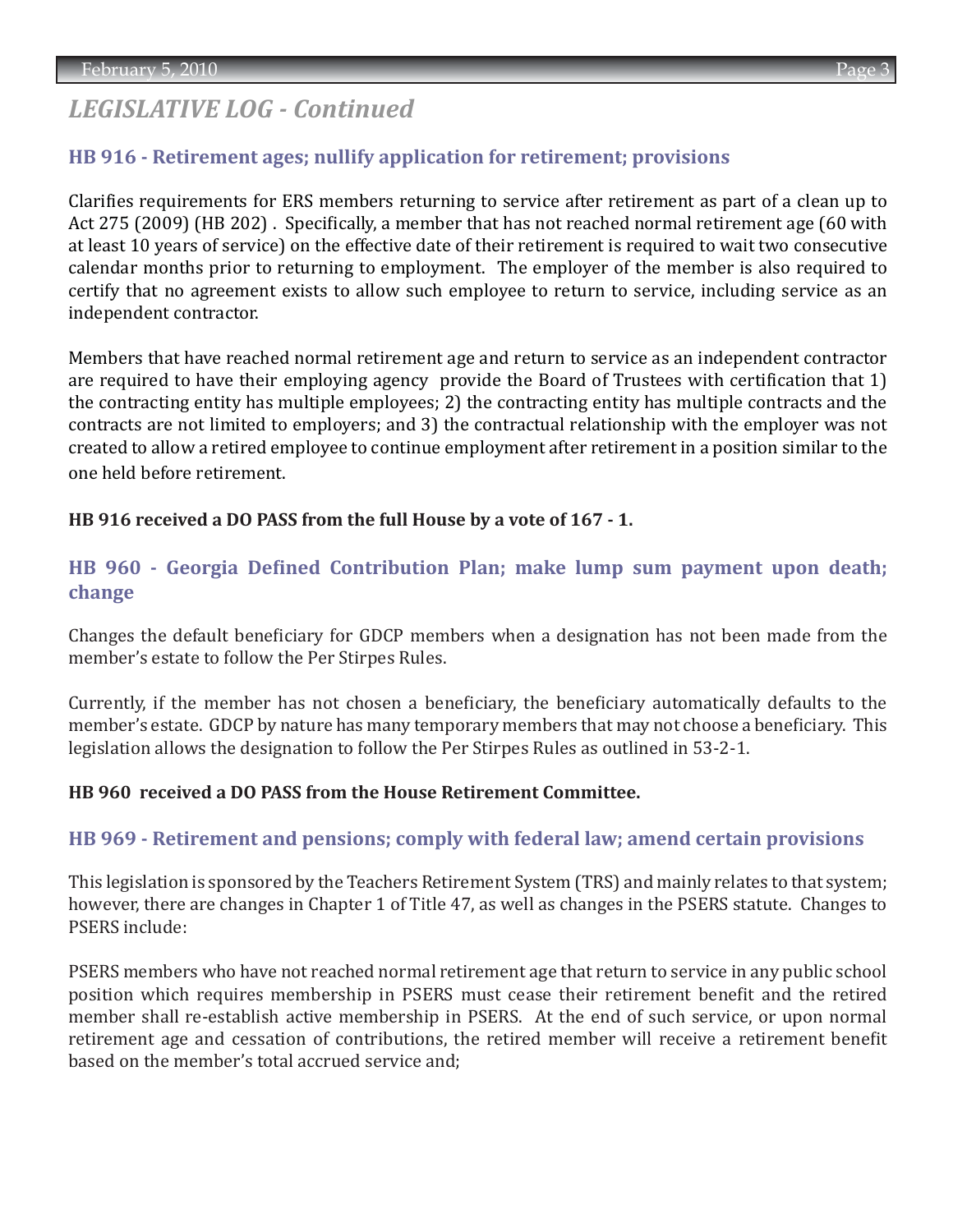• PSERS members who have reached normal retirement age and return to service as a public school employee in any position that would normally require membership in PSERS have the option to:

 •Cease their retirement benefit and the retired member shall re-establish active membership in PSERS. At the end of such service, the retired member will receive a retirement benefit based on the member's total accrued service or;

 •Not contribute to the system, in which event the member's retirement benefit shall not cease, and no additional benefits will accrue.

- Requires employers that employ retired PSERS members to certify in writing:
	- •The name of the member and if the retired member is age 65 or older,

 •The retired member's election to either discontinue benefits and resume contributions or to continue receiving retirement benefits and accrue no additional credits under the retirement system.

**•** Any employer that fails to give such notification shall reimburse the retirement system any benefits wrongfully paid. The retired member must notify the employer of their retirement status prior to employment.

#### **HB 969 received a DO PASS BY COMMITTEE SUBSTITUTE from the House Retirement Committee.**

#### **[HB 997 - Social Security Coverage Group; State Personnel Administration jurisdiction;](http://www.legis.ga.gov/legis/2009_10/sum/hb997.htm)  provide**

Updates Chapter 18 of Title 47 relating to Social Security and moves the responsibilities to the State Personnel Administration.

#### **HB 997 received a DO PASS from the House Retirement Committee.**

Thursday, February 4, 2010

## **[HB 54 - Georgia Judicial Retirement System; survivors' benefits; provisions](http://www.legis.ga.gov/legis/2009_10/sum/hb54.htm)**

Allows any member of the Judicial Retirement System (JRS) who once rejected spouses' benefits within 90 days of first becoming a member the opportunity to purchase such benefits beginning July 1, 2010. The member must have at least 10 years of membership service to purchase such benefits and is required to pay full actuarial cost; therefore, creating no cost to JRS for this legislation.

#### **HB 54 received a DO PASS from the full House by a vote of 164 - 0.**

## **[SB 283 - Retirement; no person who becomes tax commissioner; on/after July 1, 2010;](http://www.legis.ga.gov/legis/2009_10/sum/sb283.htm)  membership in Employees' Retirement System of Georgia**

Prohibits tax commissioners, tax collectors, tax receivers and employees of such officers from becoming members of ERS for persons who take such positions on or after July 1, 2010. Any person holding such a position on June 30, 2010 would be permitted to remain a member of ERS. There would be no cost to ERS for this legislation.